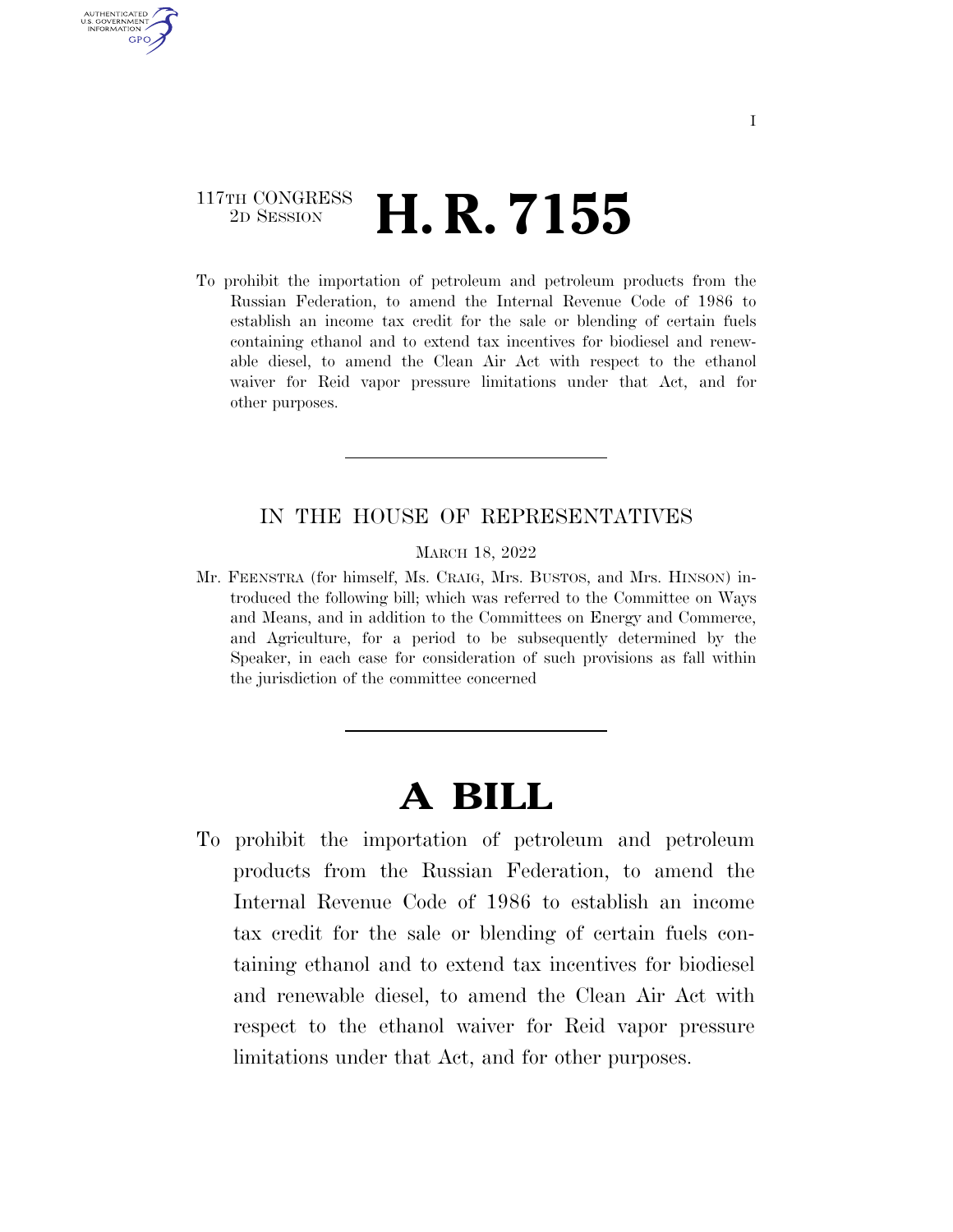*Be it enacted by the Senate and House of Representa- tives of the United States of America in Congress assembled,*  **SECTION 1. SHORT TITLE.** 

 This Act may be cited as the ''Home Front Energy Independence Act''.

## **SEC. 2. PROHIBITION ON IMPORTATION OF PETROLEUM AND PETROLEUM PRODUCTS FROM THE RUS-SIAN FEDERATION.**

 (a) PROHIBITION.—The importation of petroleum and petroleum products from the Russian Federation is prohibited.

 (b) TERMINATION.—The prohibition under sub- section (a) shall terminate on the date on which the Presi- dent determines and reports to Congress that the Govern- ment of the Russian Federation recognizes the sovereignty and territorial integrity of Ukraine within its internation- ally recognized borders, extending to its territorial waters. (c) EFFECTIVE DATE.—The prohibition under sub-section (a) applies with respect to articles entered, or with-

 drawn from warehouse for consumption, on or after the date that is 15 days after the date of the enactment of this Act.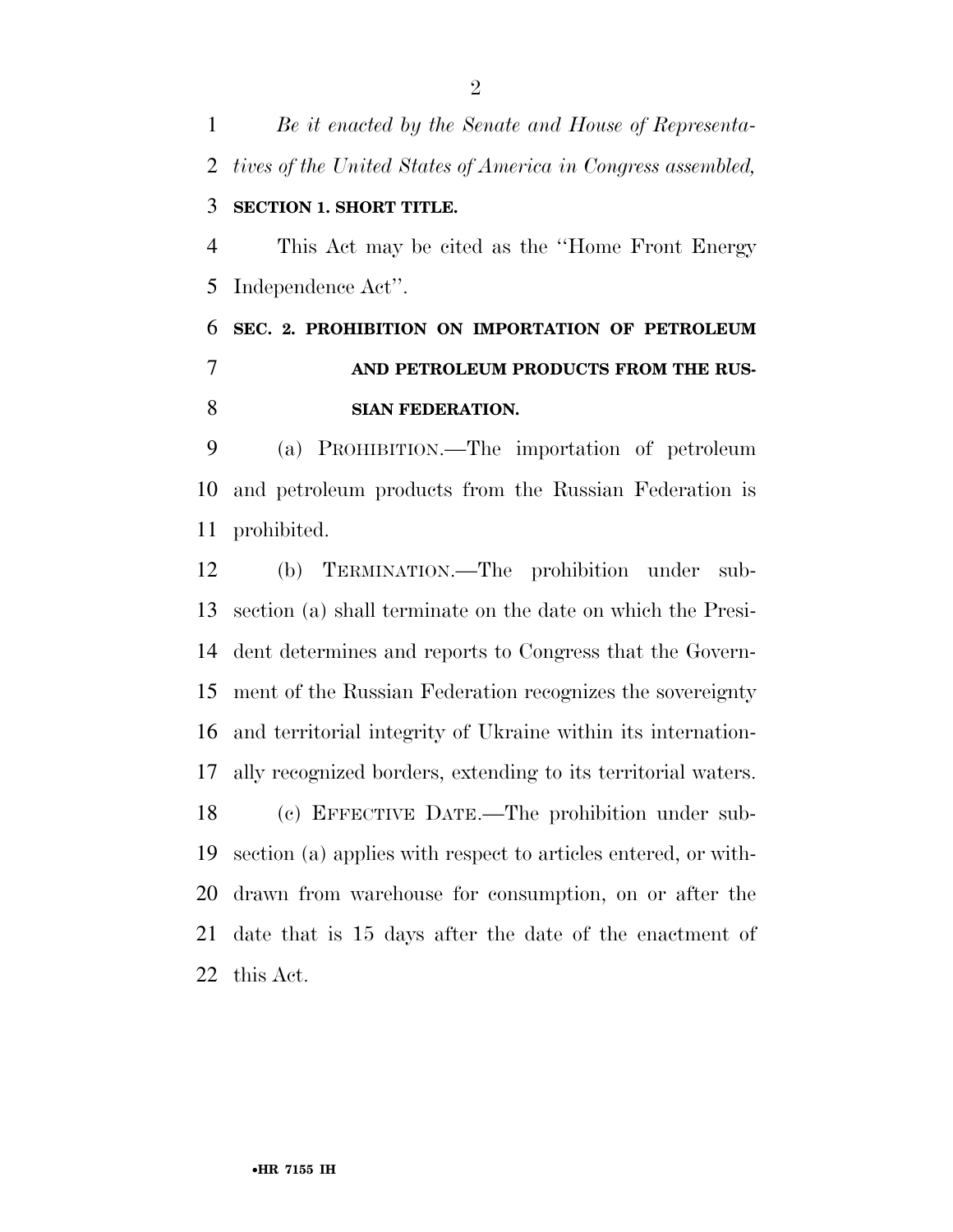(a) IN GENERAL.—Subpart D of part IV of sub- chapter A of chapter 1 of the Internal Revenue Code of 1986 is amended by adding at the end the following new section:

## **''SEC. 45U. CREDIT FOR SALE OR BLENDING OF ETHANOL FUELS.**

 ''(a) IN GENERAL.—For purposes of section 38, the ethanol fuel credit determined under this section for any taxable year is an amount equal to—

12  $\frac{1}{2}$   $\frac{1}{2}$   $\frac{1}{2}$  in the case of an applicable taxpayer which 13 is described in subsection  $(b)(1)(A)$ —

14 "(A) for each gallon of E15 blended by such taxpayer, 5 cents, and

16 ''(B) for each gallon of fuel blended by such taxpayer which contains more than 15 vol-ume percent ethanol, 10 cents, and

19  $\frac{1}{2}$  subject to subsection (c), in the case of an applicable taxpayer which is described in subsection 21 (b)(1)(B)—

22 "(A) for each gallon of E15 sold by such taxpayer, 5 cents, and

24 "(B) for each gallon of fuel sold by such taxpayer which contains more than 15 volume percent ethanol, 10 cents.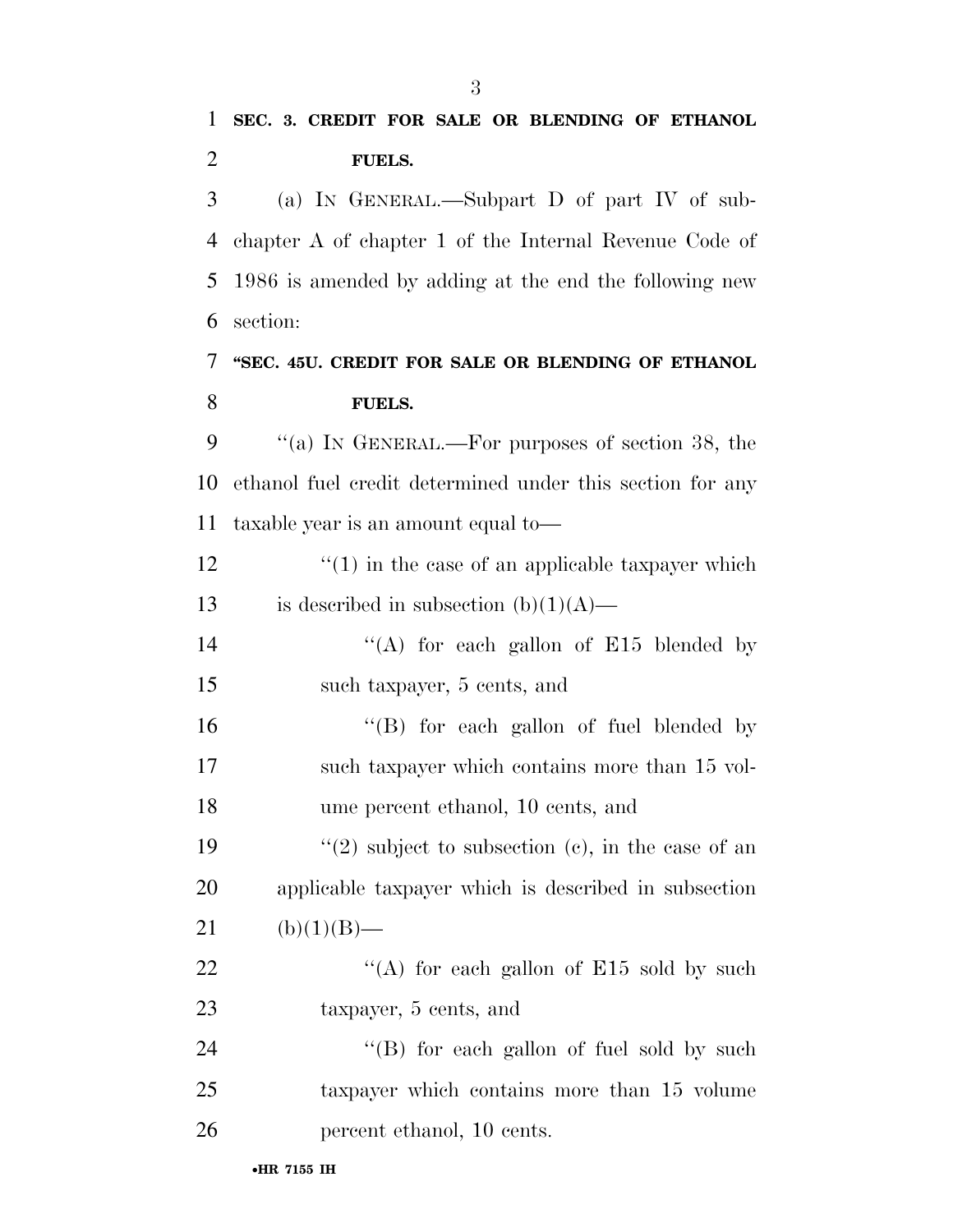| $\mathbf{1}$   | "(b) DEFINITIONS.—For purposes of this section—    |
|----------------|----------------------------------------------------|
| $\overline{2}$ | "(1) APPLICABLE TAXPAYER.—The term 'appli-         |
| 3              | cable taxpayer' means—                             |
| $\overline{4}$ | "(A) an oxygenate blender (as defined in           |
| 5              | section 1090.80 of title 40, Code of Federal       |
| 6              | Regulations), and                                  |
| $\overline{7}$ | "(B) a retailer (as defined in paragraph           |
| 8              | (7) of section 101 of the Petroleum Marketing      |
| 9              | Practices Act (15 U.S.C. 2801)).                   |
| 10             | "(2) E15.—The term 'E15' means gasoline            |
| 11             | that contains more than 13 and no more than 15     |
| 12             | volume percent ethanol.                            |
| 13             | $``$ (c) ELECTION.—                                |
| 14             | $``(1)$ IN GENERAL.—                               |
| 15             | "(A) ELECTION BY OXYGENATE BLEND-                  |
| 16             | $ER.$ Subsection $(a)(1)$ shall apply with respect |
| 17             | to any gallon of fuel described in such sub-       |
| 18             | section only if the applicable taxpayer described  |
| 19             | in subsection $(b)(1)(A)$ elects to have such sub- |
| 20             | section apply with respect to such gallon of fuel. |
| 21             | "(B) NOTIFICATION.—The applicable tax-             |
| 22             | payer described in subparagraph (A) shall pro-     |
| 23             | vide notice of their election with respect to any  |
| 24             | gallon of fuel described in such subparagraph to   |
| 25             | any applicable taxpayer described in subsection    |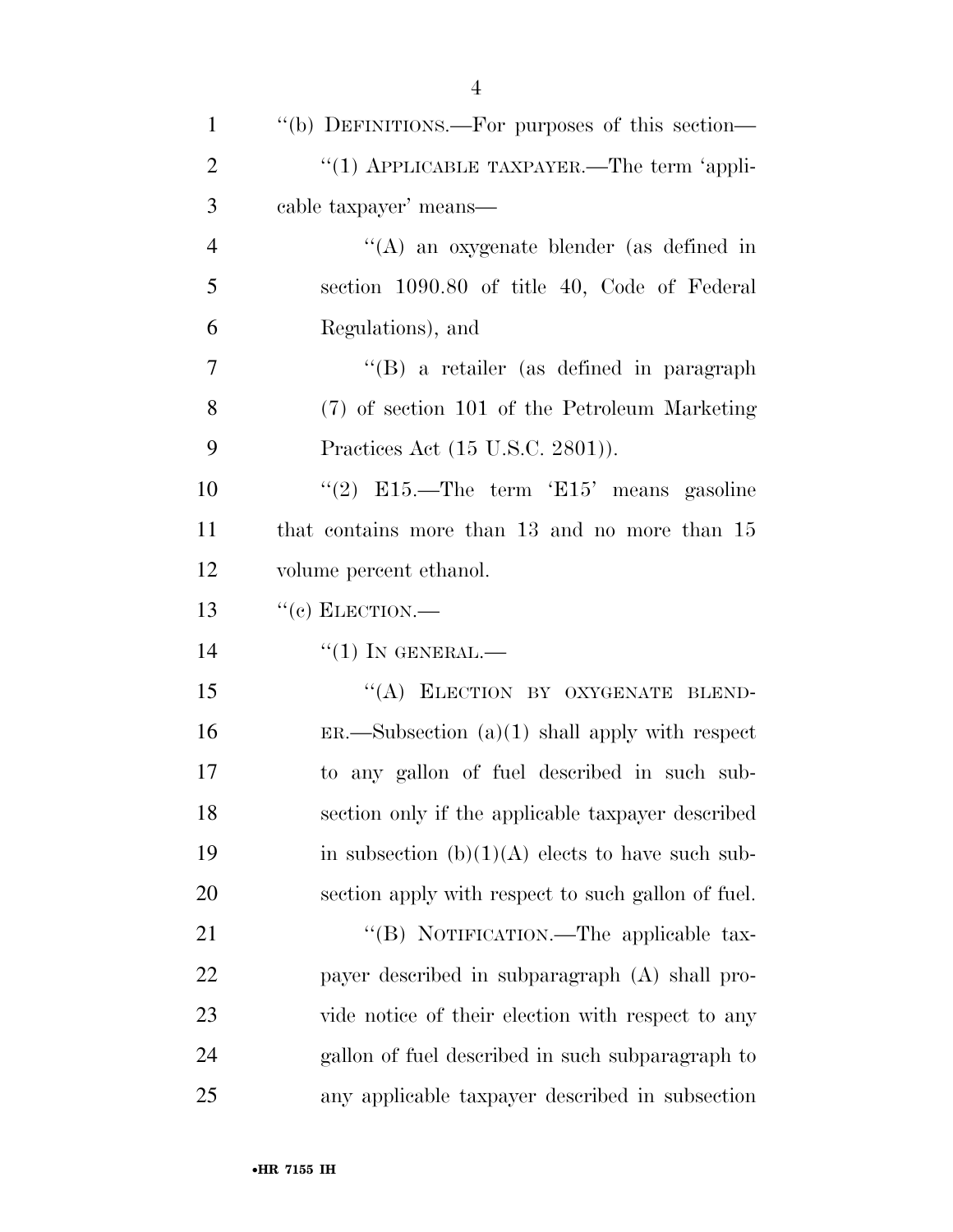(b)(1)(B) to which such fuel is sold, with such notice to be provided on or before the date of such sale.

4 "(2) CREDIT FOR RETAILER AVAILABLE ONLY IF NOT CLAIMED BY OXYGENATE BLENDER.—Sub-6 section  $(a)(2)$  shall apply with respect to any gallon of fuel described in such subsection only if the appli-8 cable taxpayer described in subsection  $(b)(1)(A)$  has not elected (pursuant to paragraph (1)) to apply subsection (a)(1) with respect to such gallon of fuel. ''(d) REFUNDABLE CREDIT FOR SMALL RETAIL- ERS.—For purposes of this title, in the case of a retailer with not greater than 5 retail locations at the close of the 14 taxable year, the credit allowed under subsection  $(a)(2)$  for such taxable year shall be treated as a credit allowable under subpart C (and not allowable under this subpart) for such taxable year.

18 "(e) TRANSFER OF CREDIT.

19 "(1) IN GENERAL.—Subject to such regulations or other guidance as the Secretary determines nec- essary or appropriate, if, with respect to the credit allowed under subsection (a) for any taxable year, the applicable taxpayer elects the application of this subsection for such taxable year with respect to all (or any portion specified in such election) of such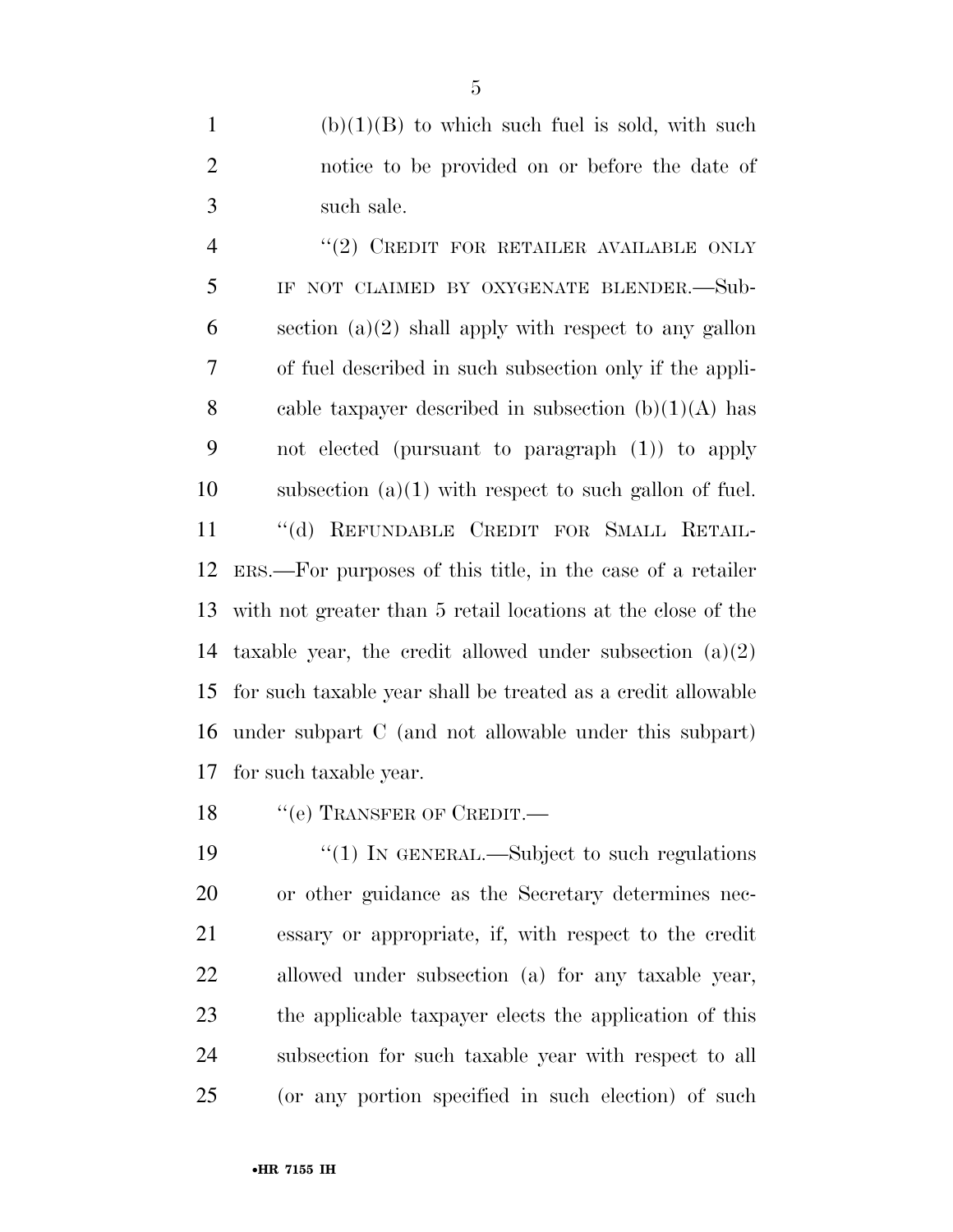credit, the eligible entity specified in such election, and not the applicable taxpayer, shall be treated as the taxpayer for purposes of this title with respect to such credit (or such portion thereof).

5 "(2) ELIGIBLE ENTITY.—For purposes of this subsection, the term 'eligible entity' means any per- son within the supply chain for fuel described in such section (a).''.

 (b) CREDIT TO BE PART OF GENERAL BUSINESS CREDIT.—Subsection (b) of section 38 of the Internal Revenue Code of 1986 is amended by striking ''plus'' at the end of paragraph (32), by striking the period at the end of paragraph (33) and inserting '', plus'', and by add-ing at the end the following new paragraph:

 ''(34) the credit for sale or blending of ethanol fuels under section 45U to which subsection (d) of such section does not apply.''.

 (c) CONFORMING AMENDMENT.—The table of sec- tions for subpart D of part IV of subchapter A of chapter 1 of the Internal Revenue Code of 1986 is amended by adding at the end the following new item:

''Sec. 45U. Credit for sale or blending of ethanol fuels.''.

 (d) EFFECTIVE DATE.—The amendments made by this section shall apply to fuel blended or sold after De-cember 31, 2021.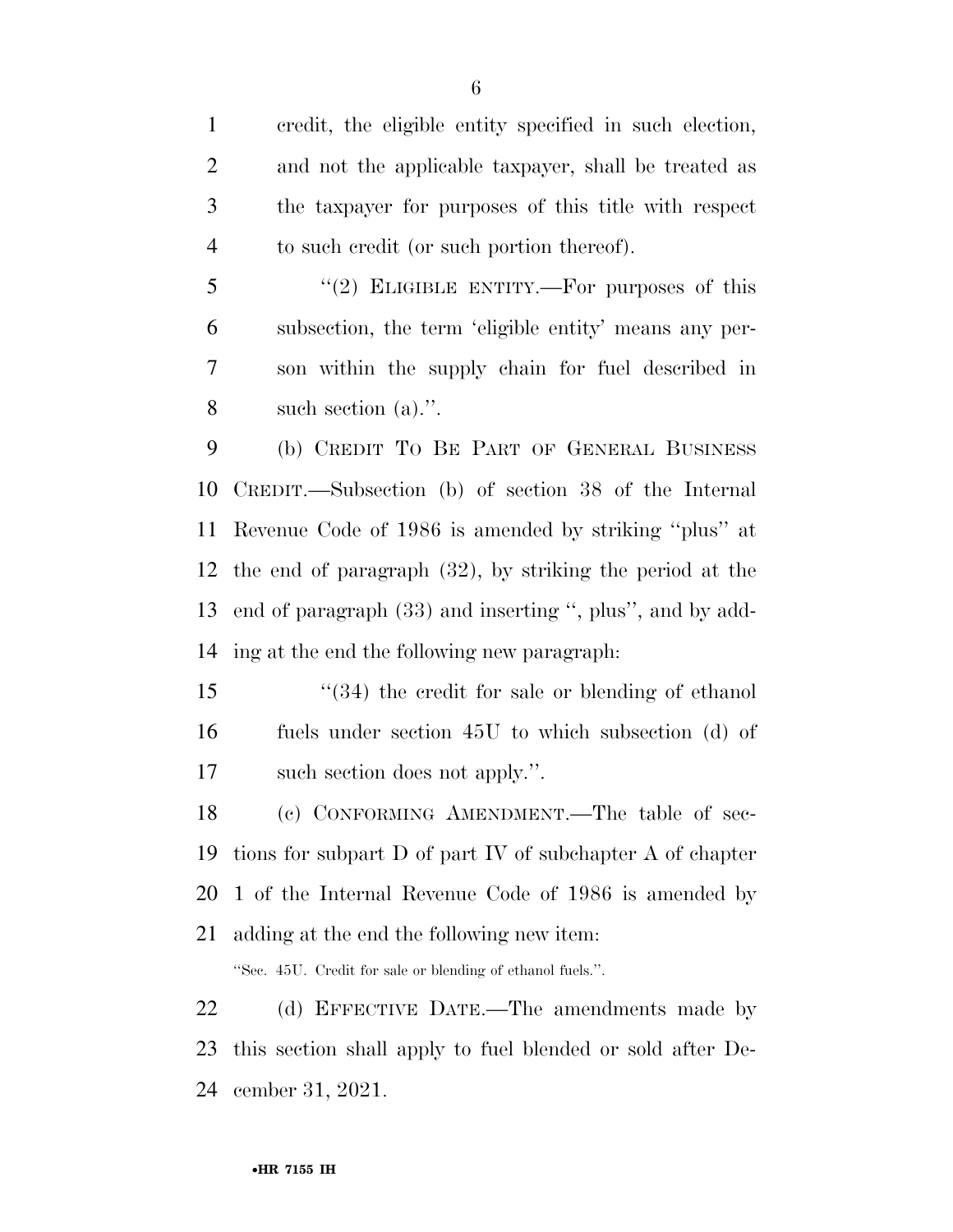| 1              | SEC. 4. EXTENSION OF TAX INCENTIVES FOR BIODIESEL        |
|----------------|----------------------------------------------------------|
| $\overline{2}$ | AND RENEWABLE DIESEL.                                    |
| 3              | (a) INCOME TAX CREDIT.—                                  |
| $\overline{4}$ | (1) IN GENERAL.—Section $40A(g)$ is amended              |
| 5              | by striking "December 31, 2022" and inserting            |
| 6              | "December 31, 2025".                                     |
| 7              | (2) EFFECTIVE DATE.—The amendment made                   |
| 8              | by this subsection shall apply to fuel sold or used      |
| 9              | after December 31, 2022.                                 |
| 10             | (b) EXCISE TAX INCENTIVES.—                              |
| 11             | $(1)$ TERMINATION.—                                      |
| 12             | (A) IN GENERAL.—Section $6426(c)(6)$ is                  |
| 13             | amended by striking "December 31, 2022" and              |
| 14             | inserting "December 31, 2025".                           |
| 15             | (B) PAYMENTS.—Section $6427(e)(6)(B)$ is                 |
| 16             | amended by striking "December 31, 2022" and              |
| 17             | inserting "December 31, 2025".                           |
| 18             | (2) EFFECTIVE DATE.—The amendments made                  |
| 19             | by this subsection shall apply to fuel sold or used      |
| 20             | after December 31, 2022.                                 |
| 21             | SEC. 5. ETHANOL REID VAPOR PRESSURE LIMITATIONS          |
| 22             | AND E15 LABELING.                                        |
| 23             | (a) ETHANOL WAIVER.-                                     |
| 24             | (1) REID VAPOR PRESSURE LIMITATION.—Sec-                 |
| 25             | tion $211(h)$ of the Clean Air Act $(42 \text{ U.S.C.})$ |
| 26             | $7545(h)$ is amended—                                    |
|                | •HR 7155 IH                                              |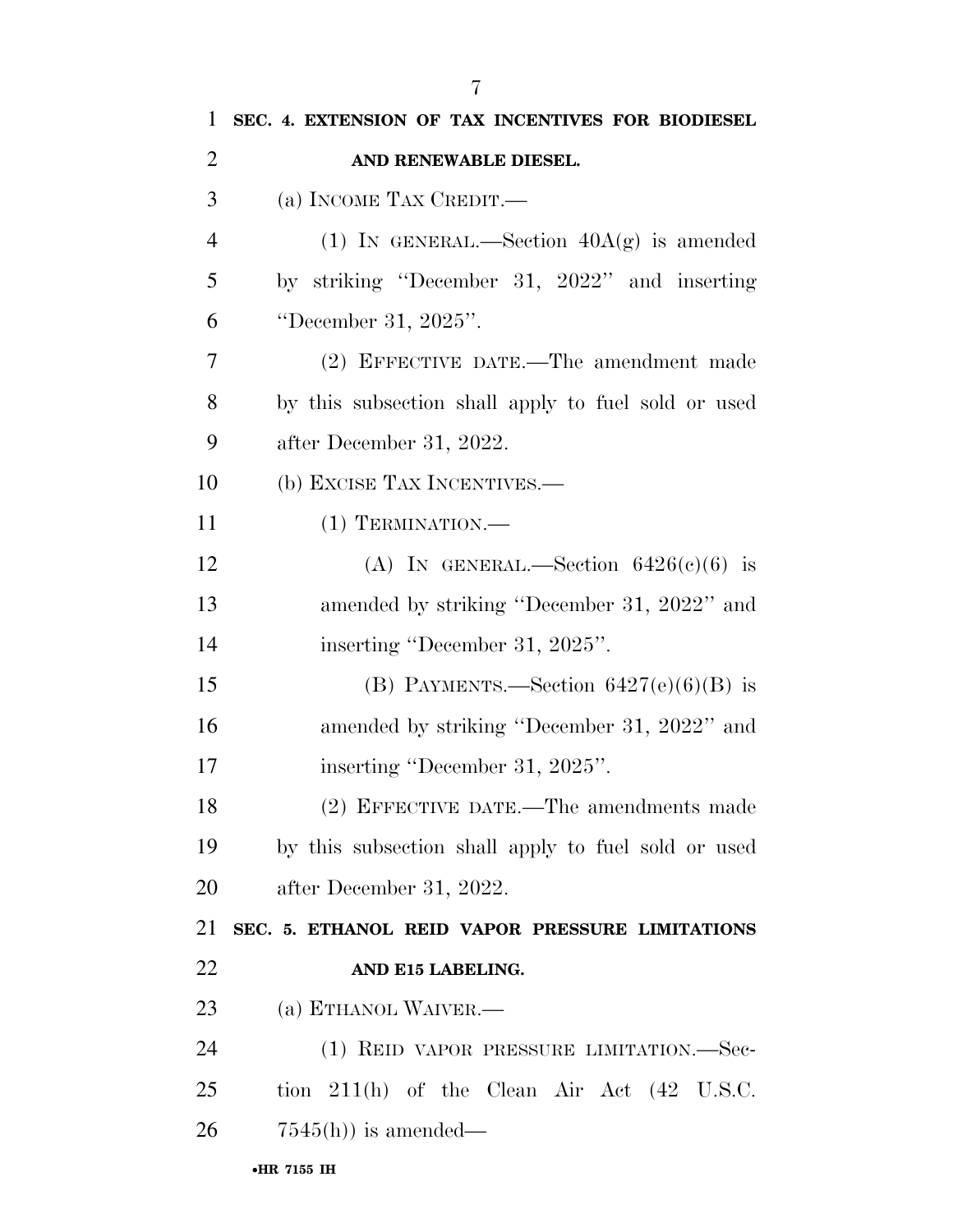| $\mathbf{1}$   | $(A)$ in paragraph $(4)$ —                                    |
|----------------|---------------------------------------------------------------|
| $\overline{2}$ | (i) in the matter preceding subpara-                          |
| 3              | graph $(A)$ , by inserting "or more" after                    |
| $\overline{4}$ | $"10$ percent"; and                                           |
| 5              | (ii) in subparagraph $(C)$ , by striking                      |
| 6              | "additional alcohol or"; and                                  |
| 7              | (B) in paragraph $(5)(A)$ , by inserting "or                  |
| 8              | more" after "10 percent".                                     |
| 9              | (2) EXISTING WAIVERS.—Section $211(f)(4)$ of                  |
| 10             | the Clean Air Act $(42 \text{ U.S.C. } 7545(f)(4))$ is amend- |
| 11             | $ed$ —                                                        |
| 12             | (A) by striking "The Administrator, upon"                     |
| 13             | and inserting the following:                                  |
| 14             | "(A) The Administrator, upon"; and                            |
| 15             | (B) by adding at the end the following:                       |
| 16             | $\lq\lq$ (B) A fuel or fuel additive that has been            |
| 17             | granted a waiver under subparagraph (A) prior                 |
| 18             | to January 1, 2017, and meets all of the condi-               |
| 19             | tions of that waiver, other than the waiver's                 |
| 20             | limits for Reid Vapor Pressure, may be intro-                 |
| 21             | duced into commerce if the fuel or fuel additive              |
| 22             | meets all other applicable Reid Vapor Pressure                |
| 23             | requirements.".                                               |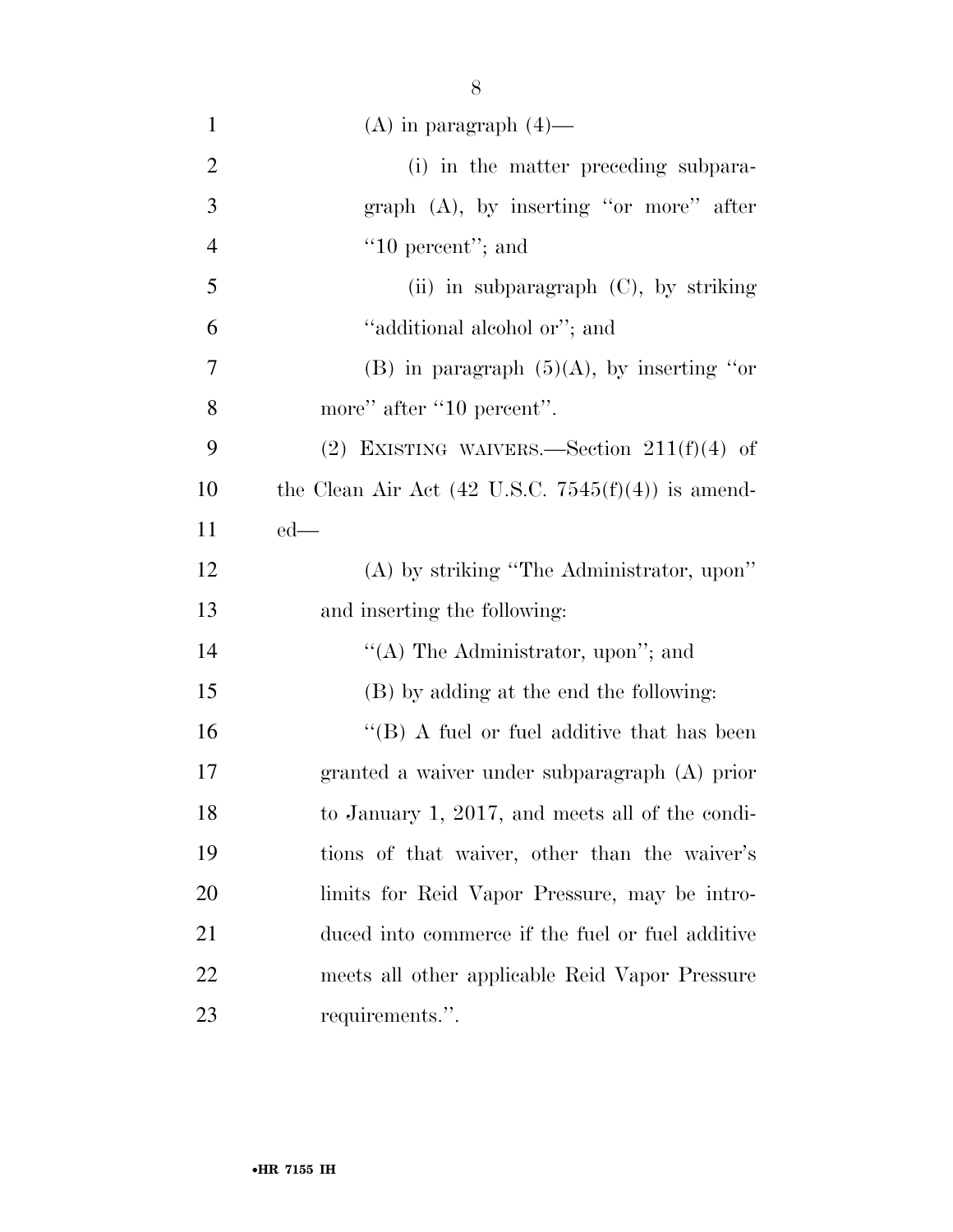| $\mathbf{1}$   | (b) E15 LABELING REQUIREMENTS. Section $211(c)$                   |
|----------------|-------------------------------------------------------------------|
| 2              | of the Clean Air Act $(42 \text{ U.S.C. } 7545(c))$ is amended by |
| 3              | adding at the end the following:                                  |
| $\overline{4}$ | $``(5)$ REVISIONS REQUIRED.—                                      |
| 5              | "(A) IN GENERAL.—Not later than $6$                               |
| 6              | months after the date of enactment of this                        |
| 7              | paragraph, the Administrator shall—                               |
| 8              | "(i) revise the regulations of the Ad-                            |
| 9              | ministrator, and any other labeling re-                           |
| 10             | quirements or conditions that the Adminis-                        |
| 11             | trator has adopted pursuant to this sec-                          |
| 12             | tion, to prescribe that retailers shall label                     |
| 13             | gasoline that contains more than 10 per-                          |
| 14             | cent, but not more than 15 percent, eth-                          |
| 15             | and to have only the following language:                          |
| 16             | Contains no more than 15% ethanol.'; and                          |
| 17             | "(ii) finalize the proposed rule of the                           |
| 18             | Environmental Protection Agency entitled                          |
| 19             | 'E15 Fuel Dispenser Labeling and Com-                             |
| 20             | patibility With Underground Storage                               |
| 21             | Tanks' (86 Fed. Reg. 5094 (January 19,                            |
| 22             | $2021)$ ).                                                        |
| 23             | "(B) WAIVERS VALID.—Notwithstanding                               |
| 24             | the change in labeling required by subpara-                       |
| 25             | graph $(A)(i)$ , any waiver granted to gasoline                   |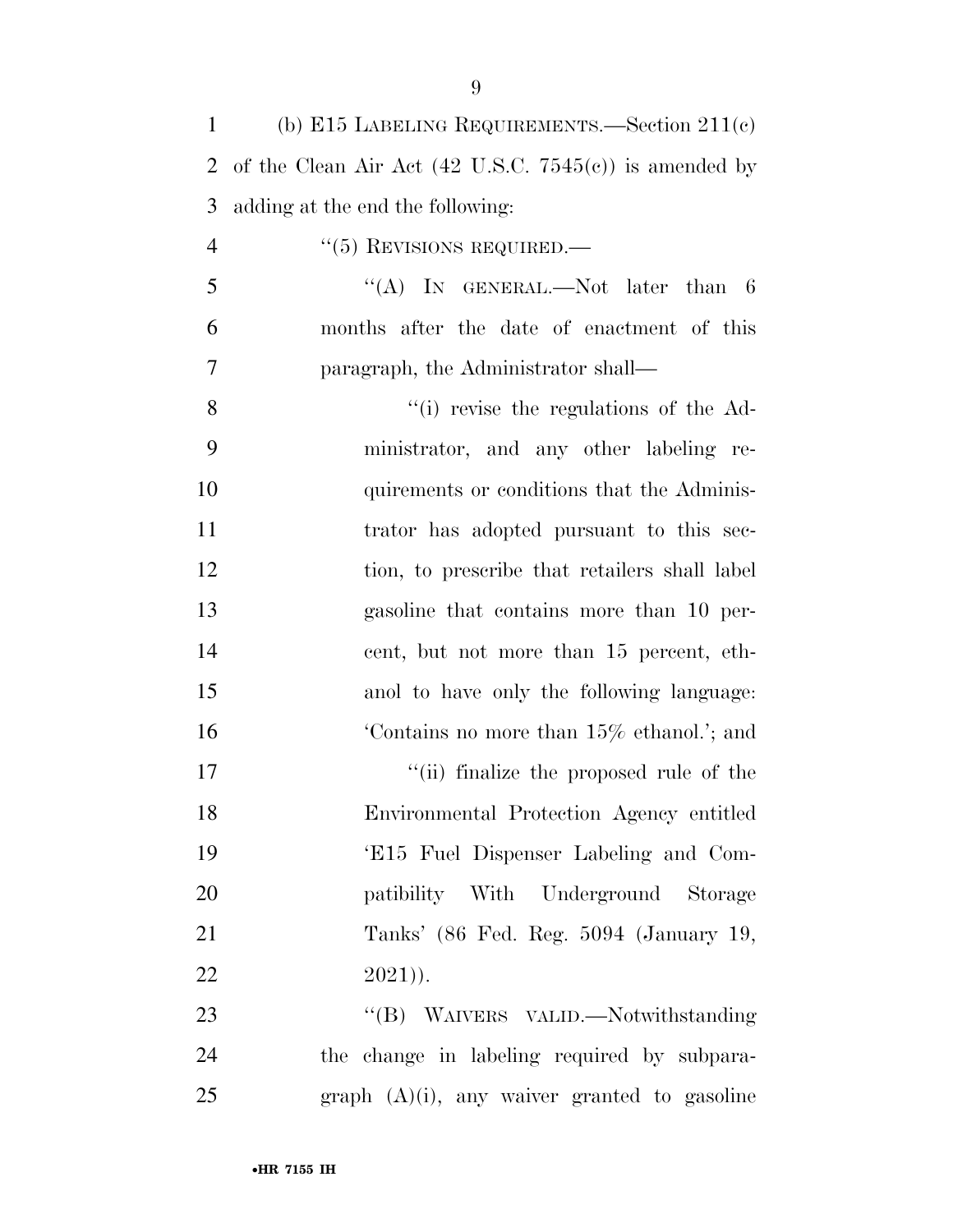|                | ΠU                                                                  |
|----------------|---------------------------------------------------------------------|
| 1              | that contains more than 10 percent, but not                         |
| $\overline{2}$ | more than 15 percent, ethanol under subsection                      |
| 3              | $(f)(4)$ before the date of enactment of this para-                 |
| $\overline{4}$ | graph shall remain valid.".                                         |
| 5              | SEC. 6. GRANTS FOR EXPANDING DOMESTIC BIOFUEL CON-                  |
| 6              | <b>SUMPTION.</b>                                                    |
| 7              | Title IX of the Farm Security and Rural Investment                  |
| 8              | Act of 2002 (7 U.S.C. 8101 et seq.) is amended by adding            |
| 9              | at the end the following:                                           |
| 10             | "SEC. 9015. BIOFUEL INFRASTRUCTURE AND AGRICUL-                     |
| 11             | <b>PRODUCT</b><br><b>TURAL</b><br><b>MARKET</b><br><b>EXPANSION</b> |
| 12             | <b>GRANT PROGRAM.</b>                                               |
| 13             | "(a) DEFINITION OF ELIGIBLE ENTITY.—In this sec-                    |
| 14             | tion, the term 'eligible entity' means—                             |
| 15             | $\cdot\cdot\cdot(1)$ a State or unit of local government;           |
| 16             | $f'(2)$ a Tribal government;                                        |
| 17             | $\lq(3)$ an authority, agency, partnership, or in-                  |
| 18             | strumentality of an entity described in paragraph                   |
| 19             | $(1)$ or $(2)$ ; and                                                |
| 20             | $\cdot$ (4) a group of entities described in paragraphs             |
| 21             | $(1)$ through $(3)$ .                                               |
| 22             | "(b) ESTABLISHMENT.—Not later than 1 year after                     |
| 23             | the date of enactment of this section, the Secretary shall          |
| 24             | establish a grant program to award grants to eligible enti-         |
| 25             | ties to carry out the activities described in subsection (f).       |
|                |                                                                     |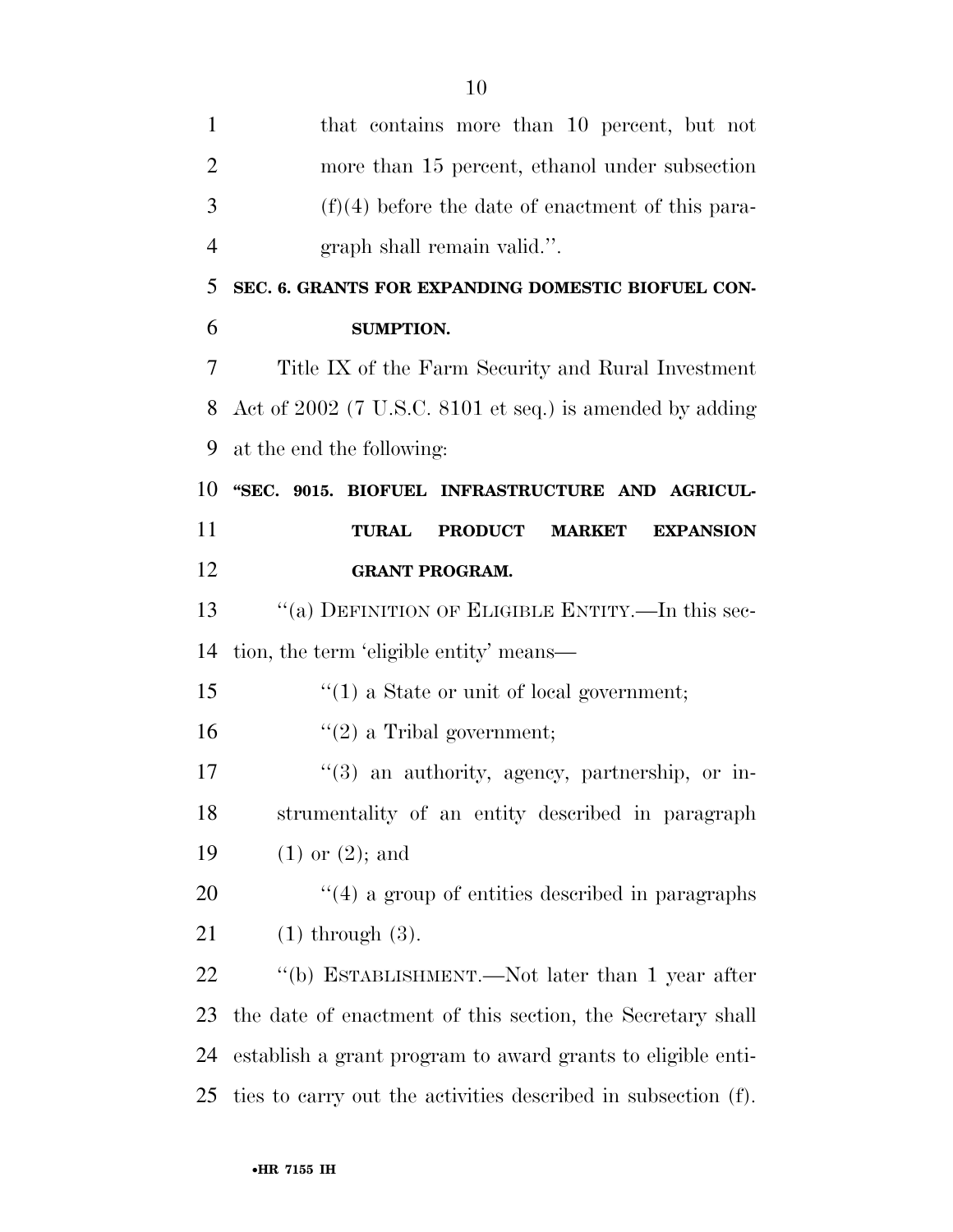| $\mathbf{1}$ | "(c) PURPOSE.—The purposes of the grant program             |
|--------------|-------------------------------------------------------------|
| 2            | established under subsection (b) shall be—                  |
| 3            | $\lq(1)$ to increase the use of domestic agricultural       |
| 4            | crops by expanding or aiding in the expansion of do-        |
| 5            | mestic biofuel markets;                                     |
| 6            | $\lq(2)$ to aid in the development of new and addi-         |
| 7            | tional biofuel markets, marketing facilities, and uses      |
| 8            | for feedstock derived from agricultural crops and           |
| 9            | other biomass;                                              |
| 10           | $\cdot$ (3) to stabilize prices in agricultural markets     |
| 11           | by increasing demand for feedstock derived from ag-         |
| 12           | ricultural crops;                                           |
| 13           | $\cdot$ (4) to boost domestic production and use of         |
| 14           | biofuels to promote rural economic development and          |
| 15           | job creation; and                                           |
| 16           | $\cdot\cdot$ (5) to support farm income by increasing de-   |
| 17           | mand for feedstock use and production.                      |
| 18           | "(d) APPLICATIONS.—An eligible entity desiring a            |
| 19           | grant under this section shall submit to the Secretary an   |
| 20           | application at the time, in the manner, and containing the  |
| 21           | information that the Secretary may require.                 |
| 22           | "(e) ELIGIBILITY CRITERIA.—In selecting an eligible         |
| 23           | entity to receive a grant under this section, the Secretary |
| 24           | shall consider the extent to which the application of the   |
| 25           | eligible entity proposes—                                   |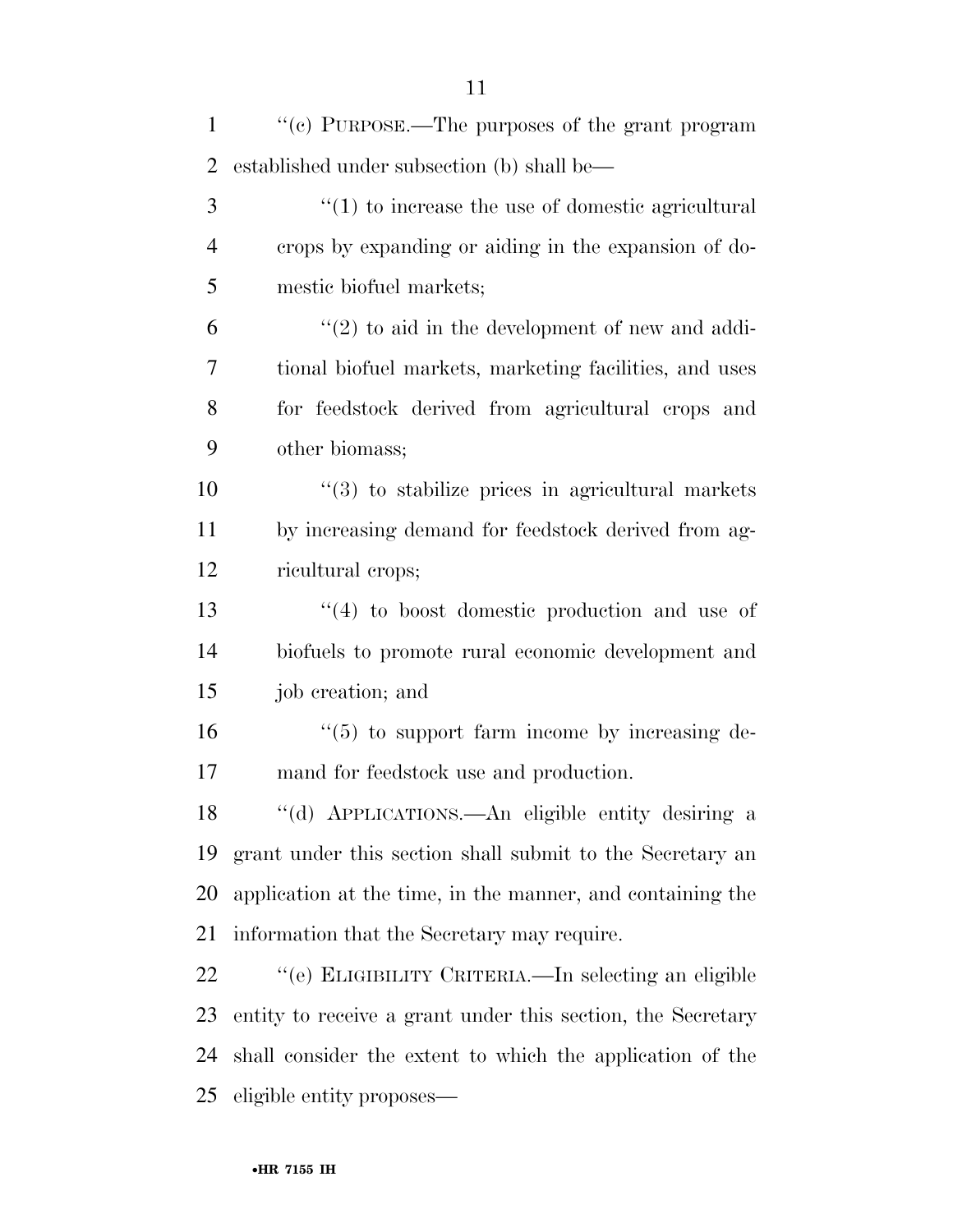| $\mathbf{1}$   | $\cdot\cdot\cdot(1)$ to convert existing pump infrastructure to |
|----------------|-----------------------------------------------------------------|
| $\overline{2}$ | deliver ethanol blends with greater than 10 percent             |
| 3              | ethanol;                                                        |
| $\overline{4}$ | $\lq(2)$ to diversify the geographic area selling eth-          |
| 5              | anol blends with greater than 10 percent ethanol;               |
| 6              | $\cdot\cdot\cdot(3)$ to support existing or emerging biodiesel, |
| $\overline{7}$ | bioheat, and sustainable aviation fuel markets that             |
| 8              | have existing incentives;                                       |
| 9              | $\cdot$ (4) to increase the use of existing fuel delivery       |
| 10             | infrastructure;                                                 |
| 11             | $\cdot\cdot$ (5) to enable or accelerate the deployment of      |
| 12             | renewable fuel infrastructure that would be unlikely            |
| 13             | to be completed without Federal assistance; and                 |
| 14             | "(6) to build and retrofit traditional and pipe-                |
| 15             | biodiesel terminal operations (including rail<br>line           |
| 16             | lines) and home heating oil distribution centers or             |
| 17             | equivalent entities—                                            |
| 18             | $\lq\lq$ (A) to blend biodiesel; and                            |
| 19             | $\lq\lq$ to carry ethanol and biodiesel.                        |
| 20             | "(f) ELIGIBLE USE.—An eligible entity that receives             |
| 21             | a grant under this section may use the grant funds—             |
| 22             | $\cdot$ (1) to distribute to private or public entities         |
| 23             | for costs related to incentivizing deployment of re-            |
| 24             | newable fuel infrastructure;                                    |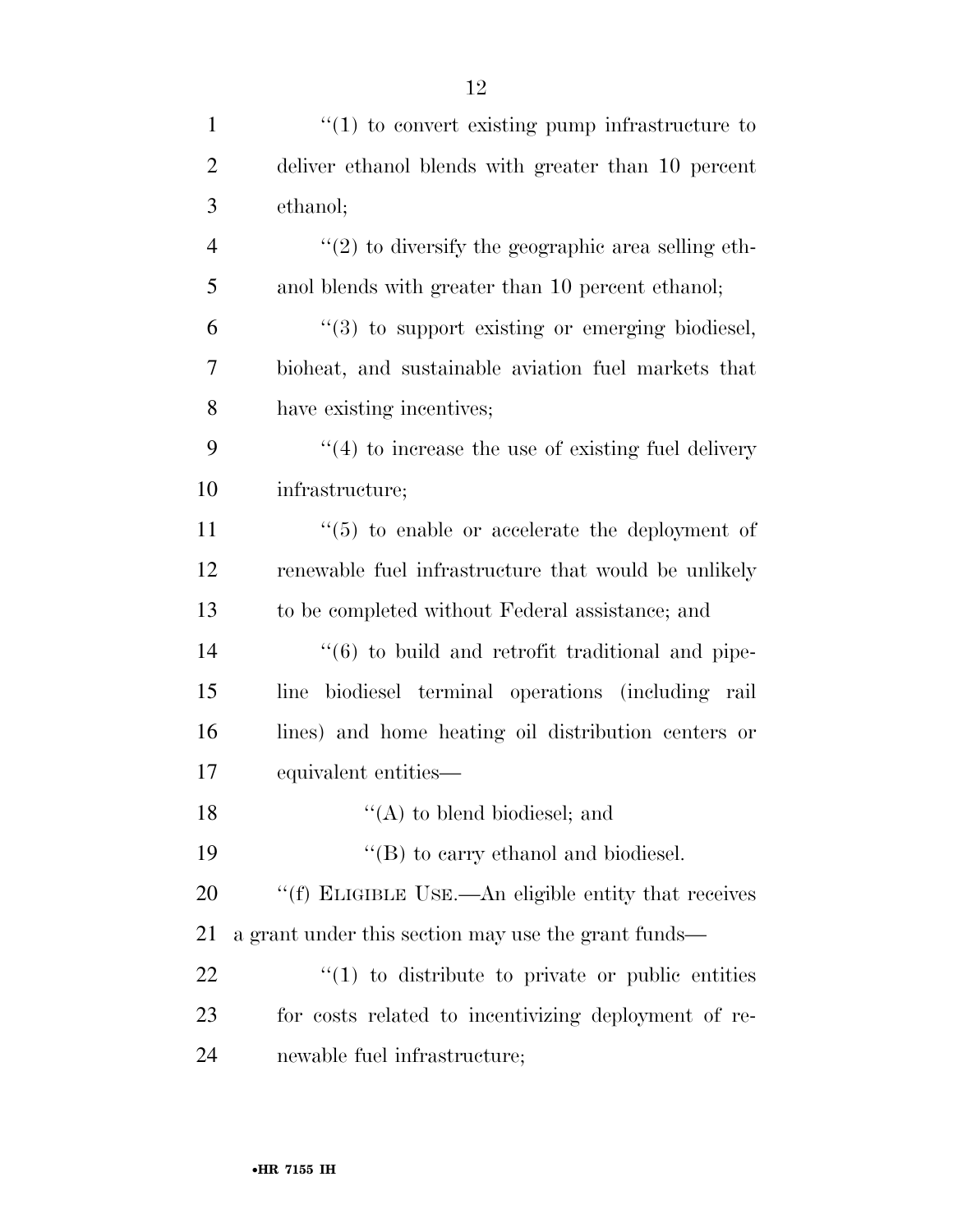| $\mathbf{1}$   | $\lq(2)$ to convert existing pump infrastructure to       |
|----------------|-----------------------------------------------------------|
| $\overline{2}$ | deliver ethanol blends greater than 10 percent and        |
| 3              | biodiesel blends greater than 20 percent;                 |
| $\overline{4}$ | $\lq(3)$ to install fuel pumps and related infra-         |
| 5              | structure dedicated to the distribution of higher eth-    |
| 6              | anol blends (including E15 and E85) and higher            |
| 7              | biodiesel blends up to B100 at fueling locations, in-     |
| 8              | cluding—                                                  |
| 9              | $\lq\lq$ local fueling stations;                          |
| 10             | $\lq\lq$ convenience stores;                              |
| 11             | $\lq\lq$ (C) hypermarket fueling stations; and            |
| 12             | "(D) fleet facilities or similar entities; and            |
| 13             | $\lq(4)$ to build and retrofit traditional and pipe-      |
| 14             | biodiesel terminal operations (including rail<br>line     |
| 15             | lines) and home heating oil distribution centers or       |
| 16             | equivalent entities-                                      |
| 17             | $\lq\lq$ to blend biodiesel; and                          |
| 18             | $\lq\lq$ (B) to carry ethanol and biodiesel.              |
| 19             | (6)<br>CERTIFICATION REQUIREMENT. Any infra-              |
| 20             | structure used or installed with grant funds provided     |
| 21             | under this section shall be certified by the Underwriters |
| 22             | Laboratory as infrastructure that distributes blends with |
| 23             | an ethanol content of 25 percent or greater.              |
| 24             | "(h) FUNDING.—                                            |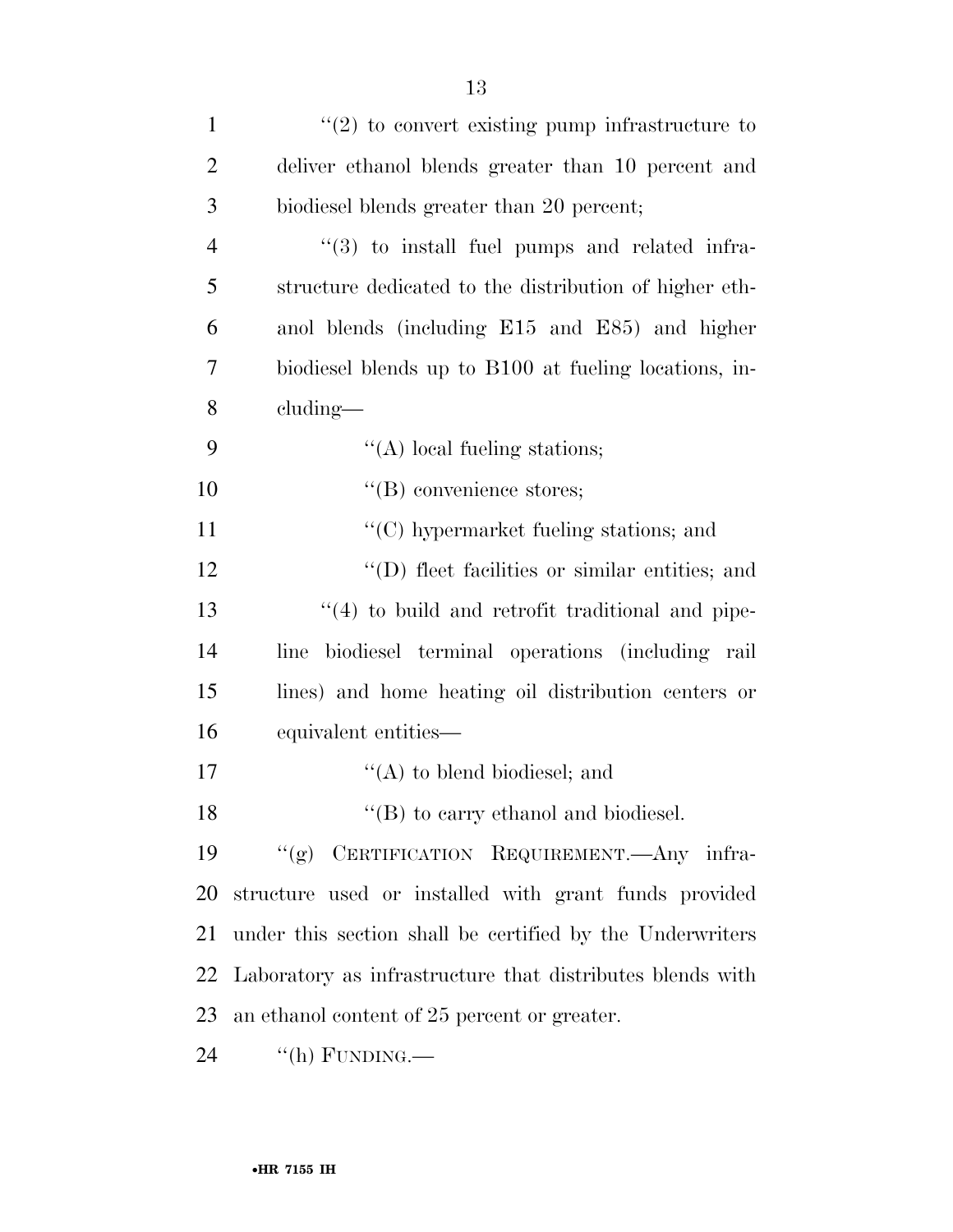| $\mathbf{1}$   | "(1) FEDERAL SHARE.—The Federal share of                |
|----------------|---------------------------------------------------------|
| $\overline{2}$ | the total cost of carrying out a project awarded a      |
| 3              | grant under this section shall not exceed 75 percent.   |
| $\overline{4}$ | "(2) MAXIMUM PERCENTAGE FOR CERTAIN AC-                 |
| 5              | TIVITIES.—An eligible entity receiving a grant under    |
| 6              | this section shall ensure that Federal funds do not     |
| 7              | exceed—                                                 |
| 8              | "(A) $75$ percent of the per pump cost                  |
| 9              | $for-$                                                  |
| 10             | "(i) pumps that can dispense a range                    |
| 11             | of ethanol blends of E85 or lower (new                  |
| 12             | pumps or retrofit of existing pumps); and               |
| 13             | "(ii) dedicated $E15$ or $E85$ pumps                    |
| 14             | (new pumps or retrofit of existing pumps);              |
| 15             | $\cdot$ (B) 50 percent of the terminal cost for         |
| 16             | terminals with B100 capabilities; or                    |
| 17             | "(C) $40$ percent of the per tank cost for              |
| 18             | new storage tanks and related equipment asso-           |
| 19             | ciated with new facilities or additional capacity       |
| 20             | other than replacement of existing storage              |
| 21             | tanks and related equipment associated with ex-         |
| 22             | isting facilities.                                      |
| 23             | "(i) AUTHORIZATION OF APPROPRIATIONS.—There is          |
| 24             | authorized to be appropriated to the Secretary to carry |